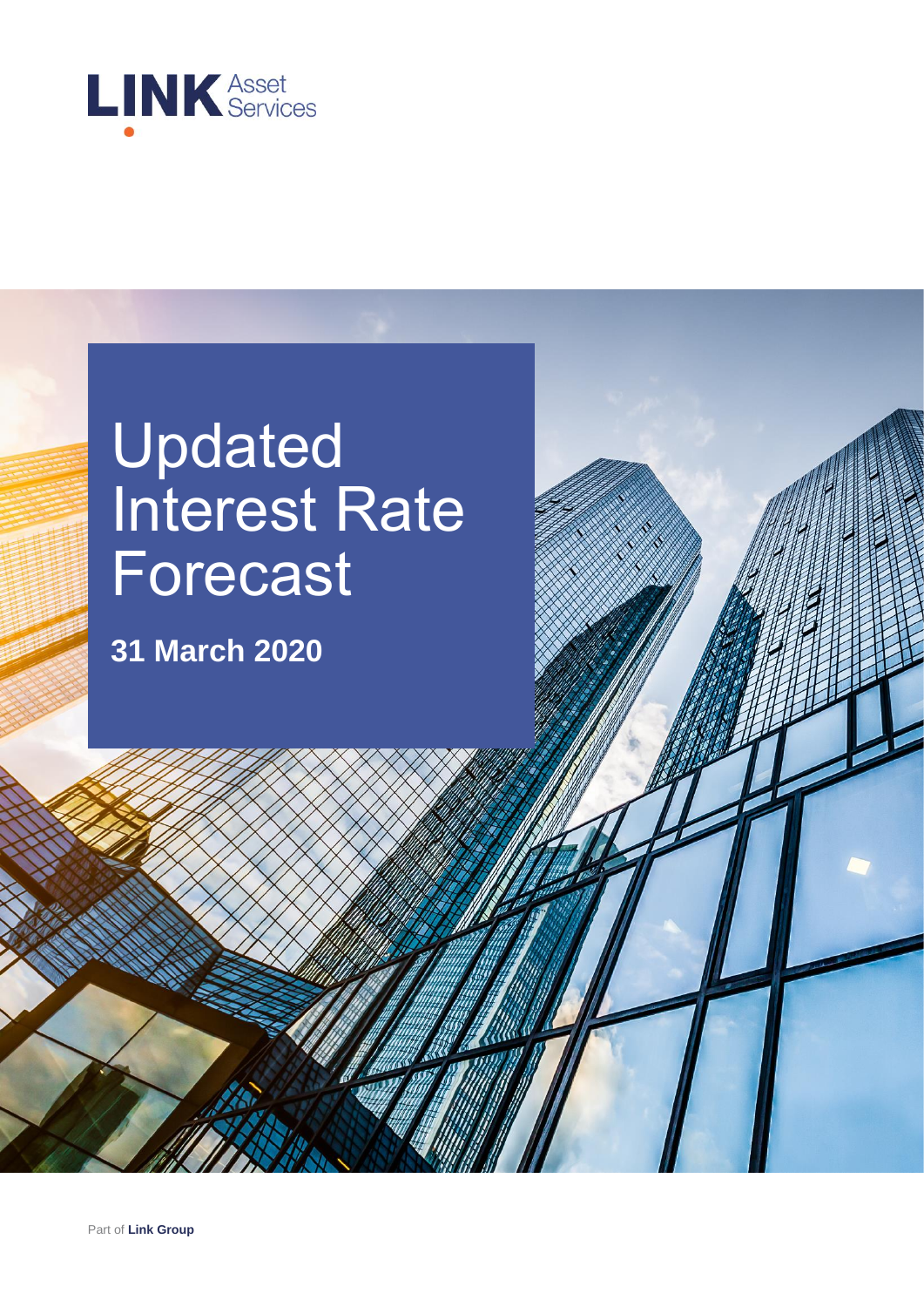# **LINK ASSET SERVICES UPDATED INTEREST RATE FORECAST**

| Comparison of forecasts for Bank Rate today v. previous forecast |          |         |               |          |          |               |               |               |
|------------------------------------------------------------------|----------|---------|---------------|----------|----------|---------------|---------------|---------------|
|                                                                  | $Jun-20$ | Sep-20  | <b>Dec-20</b> | $Mar-21$ | $Jun-21$ | <b>Sep-21</b> | <b>Dec-21</b> | <b>Mar-22</b> |
| 30.3.20                                                          | 0.10     | 0.10    | 0.10          | 0.10     | 0.10     | 0.10          | 0.10          | 0.10          |
| 31.1.20                                                          | 0.75     | 0.75    | 0.75          | 0.75     | 1.00     | 1.00          | 1.00          | 1.00          |
| change                                                           | $-0.65$  | $-0.65$ | $-0.65$       | $-0.65$  | $-0.90$  | $-0.90$       | $-0.90$       | $-0.90$       |

#### **Updating of our forecasts 30.03.20**

The world has changed considerably since we undertook our last interest rate forecasts and newsflash on 31 January. We are now in a completely different environment where interest rate forecasting is much more problematic and tentative than it is in normal circumstances. The scale of both Government and Central Bank intervention that we have recently seen is historic in its magnitude. What you find in this newsflash, therefore, is a set of forecasts that reflect the latest known situation with regard to coronavirus, and its likely impact on economies around the world given the unprecedented lock-downs now being put in place by many governments.

The new set of forecasts will be subject to change if materially new information/policies come to light. Pragmatically, we are also only going to give forecasts for two years ahead in view of the exceptional levels of uncertainty at the current time.

For now, we are making an assumption that the coronavirus will be "defeated" in the UK over a 6 to 12 months period, either through lock-downs and/or the invention and distribution to the general population of a vaccine. However, no one can be 100% confident that the virus will not return before a vaccine is available and widely used, and so there may be a requirement for further lock-downs despite all our best efforts. In addition,

- We can expect to see on-going market volatility, and therefore the potential for ongoing Government and Central Bank intervention as required, for perhaps up to a year but also possibly longer;
- The MPC will aim for very loose monetary policy, primarily through the use of quantitative easing, in order to maintain low yields/funding costs to help support businesses and to also maintain appropriate levels of liquidity;
- We will, therefore, most likely have a very flat yield curve for at least a year before investors are sufficiently confident to push for higher yields in order to hold existing and additional debt incurred in putting measures in place to fight coronavirus.
- Bank Rate will stay at 0.1% for the next two years and any yield steepening will only arise after it is apparent that the end of the coronavirus epidemic is in sight;
- The measures recently introduced by Government to underpin the job security of both PAYE workers and the self-employed will be extended past 12 weeks if necessary;
- Inflation will stay below 2% and wage increases will be tepid in the face of economic uncertainty and a steady rise in unemployment;
- The economy is likely to take a considerable time to recover lost momentum;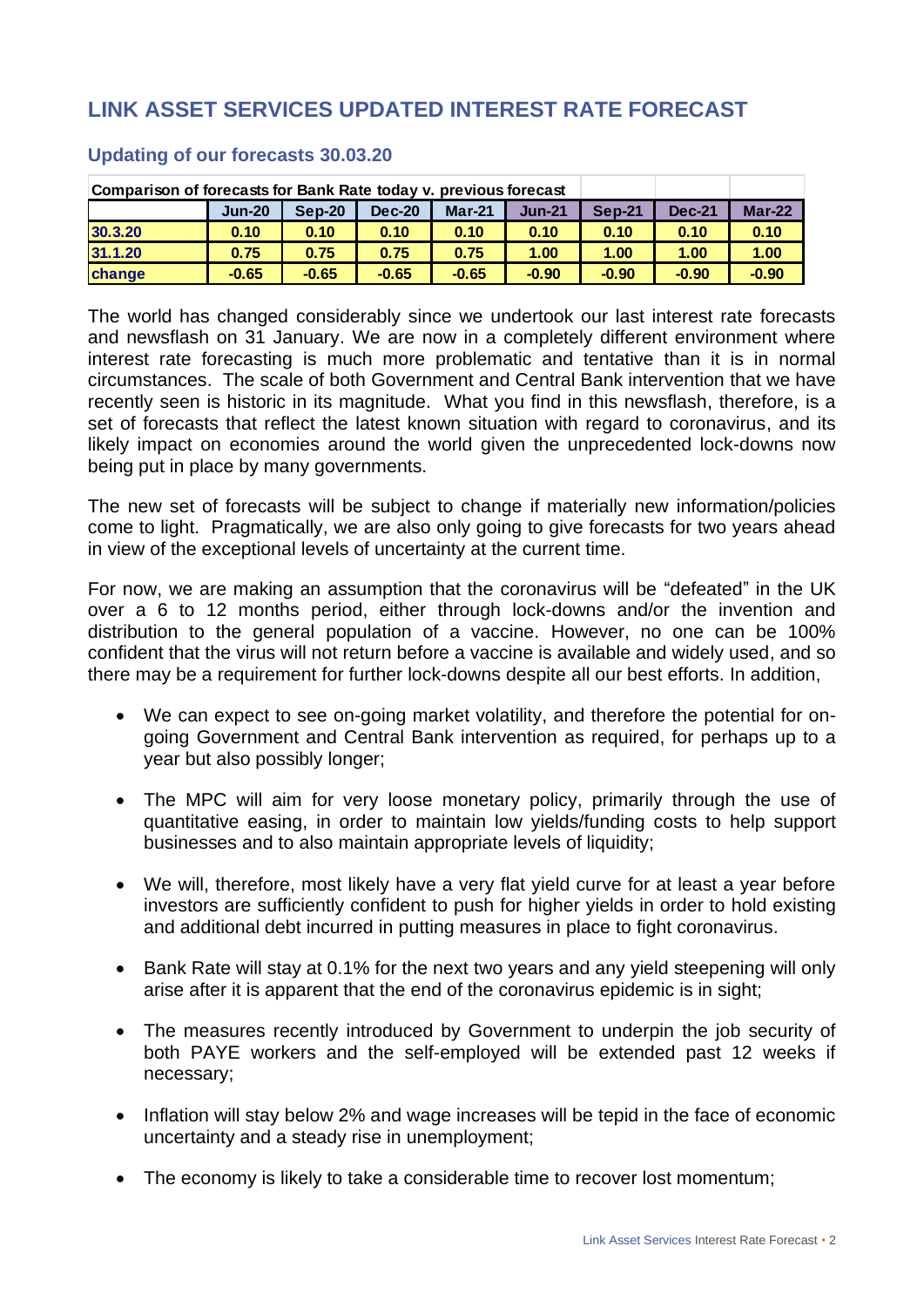- Brexit will still go ahead but the original timeframe may be impacted;
- There will be a recession in world growth in 2020; growth is unlikely to recover quickly.

## **LINK ASSET SERVICES' FORECASTS**

#### **Gilt yields and PWLB rates**

The general situation is for volatility in bond yields to endure as investor fears and confidence ebb and flow between favouring relatively more "risky" assets i.e. equities, or the "safe haven" of government bonds. The overall longer run trend is for gilt yields and PWLB rates to rise, albeit gently.

Our forecasts are also predicated on an assumption that there is no break-up of the Eurozone or EU, (apart from the departure of the UK), within our forecasting time period, despite the major challenges that are looming up, and that there are no major ructions in international relations, especially between the US and China, North Korea and Iran, which have a major impact on international trade and world GDP growth.

Our revised forecasts are based on the Certainty Rate (minus 20 bps) which has been accessible to most authorities since 1st November 2012.

The table below is for PWLB Certainty Rates for non-HRA borrowing (currently gilts plus 180 basis points).

| Link Asset Services Interest Rate View |          |        |               |          |          |               |               |          |
|----------------------------------------|----------|--------|---------------|----------|----------|---------------|---------------|----------|
|                                        | $Jun-20$ | Sep-20 | <b>Dec-20</b> | $Mar-21$ | $Jun-21$ | <b>Sep-21</b> | <b>Dec-21</b> | $Mar-22$ |
| <b>Bank Rate View</b>                  | 0.10     | 0.10   | 0.10          | 0.10     | 0.10     | 0.10          | 0.10          | 0.10     |
| <b>3 Month LIBID</b>                   | 0.45     | 0.40   | 0.35          | 0.30     | 0.30     | 0.30          | 0.30          | 0.30     |
| <b>6 Month LIBID</b>                   | 0.60     | 0.55   | 0.50          | 0.45     | 0.40     | 0.40          | 0.40          | 0.40     |
| 12 Month LIBID                         | 0.75     | 0.70   | 0.65          | 0.60     | 0.55     | 0.55          | 0.55          | 0.55     |
| <b>5yr PWLB Rate</b>                   | 1.90     | 1.90   | 1.90          | 2.00     | 2.00     | 2.00          | 2.10          | 2.10     |
| 10vr PWLB Rate                         | 2.10     | 2.10   | 2.10          | 2.20     | 2.20     | 2.20          | 2.30          | 2.30     |
| 25vr PWLB Rate                         | 2.50     | 2.50   | 2.50          | 2.60     | 2.60     | 2.60          | 2.70          | 2.70     |
| <b>50vr PWLB Rate</b>                  | 2.30     | 2.30   | 2.30          | 2.40     | 2.40     | 2.40          | 2.50          | 2.50     |

In addition, the following rates also apply:

- **PWLB Standard Rate** is gilts plus 200 basis points (G+200bps)
- **PWLB HRA Standard Rate** is gilts plus 100 basis points (G+100bps)
- **PWLB HRA Certainty Rate** is gilts plus 80bps (G+80bps)
- **Local Infrastructure Rate** is gilt plus 60bps (G+60bps)